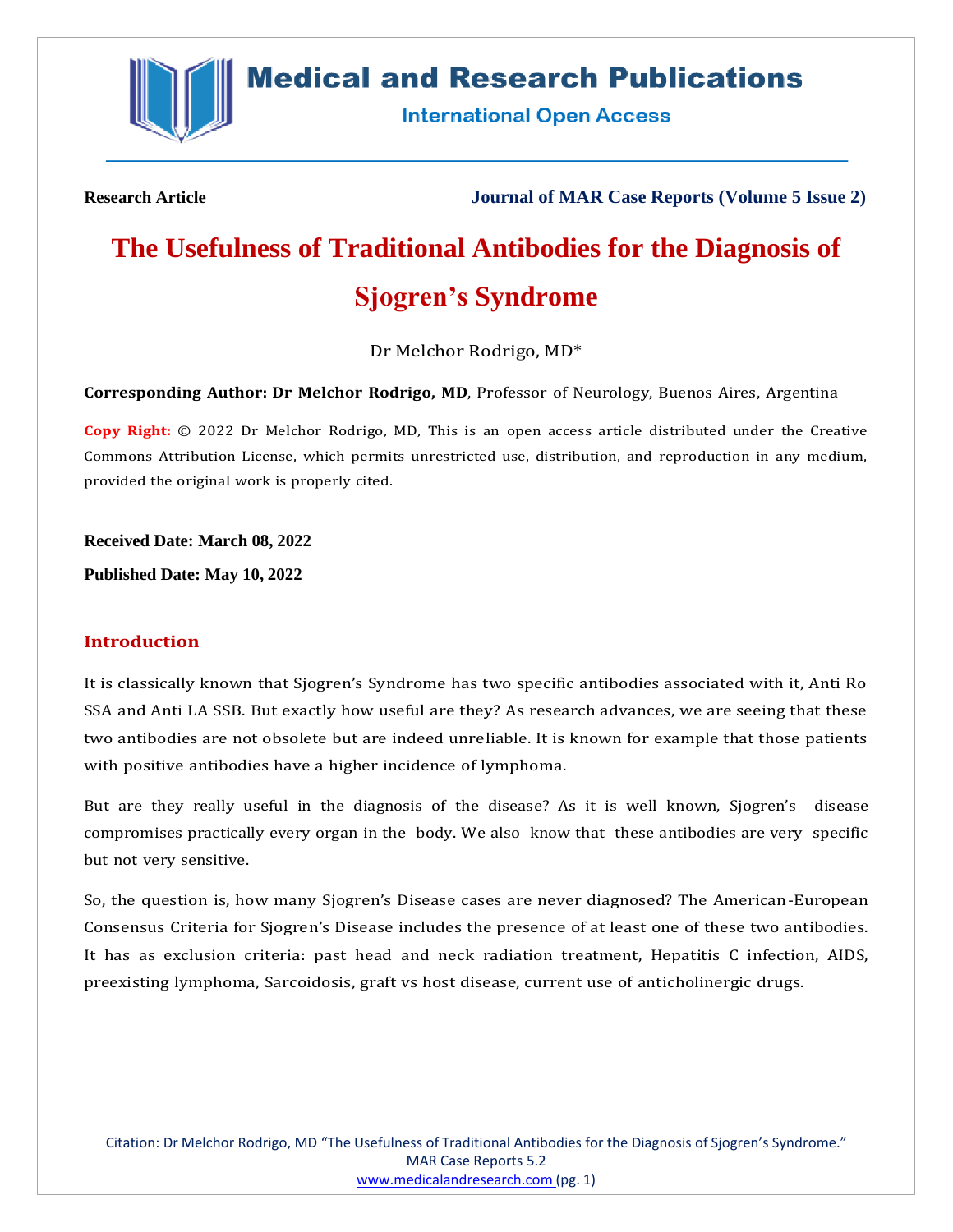## **Journal of MAR Case Reports (Volume 5 Issue 2)**

#### **According to this Criteria, for a correct diagnosis of Sjogren's Disease you need:**

#### **I. Ocular Symptoms (at least one)**

- Symptoms of dry eyes for at least 3 months
- A foreign body sensation in the eyes
- Use of artificial tears 3 or more times per day

#### **II. Oral Symptoms (at least one)**

- Symptoms of dry mouth for at least 3 months
- Recurrent or persistently swollen salivary glands
- Need for liquids to swallow dry foods

#### **III. Ocular Signs (at least one)**

- Abnormal Schirmer's test, (without anesthesia;  $\leq$ 5 mm/5 minutes)
- Positive vital dye staining of the eye surface

#### **IV. Histopathology**

• Lip biopsy showing focal lymphocytic sialoadenitis (focus score  $\geq 1$  per 4 mm2)

#### **V. Oral Signs (at least one)**

- Unstimulated whole salivary flow (≤1.5 mL in 15 minutes)
- Abnormal parotid sialography
- Abnormal salivary scintigraphy

#### **VI. Autoantibodies (at least one)**

• Anti-SSA (Ro) or Anti-SSB (La), or both

### **For a primary Sjögren's syndrome diagnosis:**

- Any 4 of the 6 criteria, must include either item IV (Histopathology) or VI (Autoantibodies)
- Any 3 of the 4 objective criteria (III, IV, V, VI)

Citation: Dr Melchor Rodrigo, MD "The Usefulness of Traditional Antibodies for the Diagnosis of Sjogren's Syndrome." MAR Case Reports 5 .2 [www.medicalandresearch.com](http://www.medicalandresearch.com/) (pg. 2)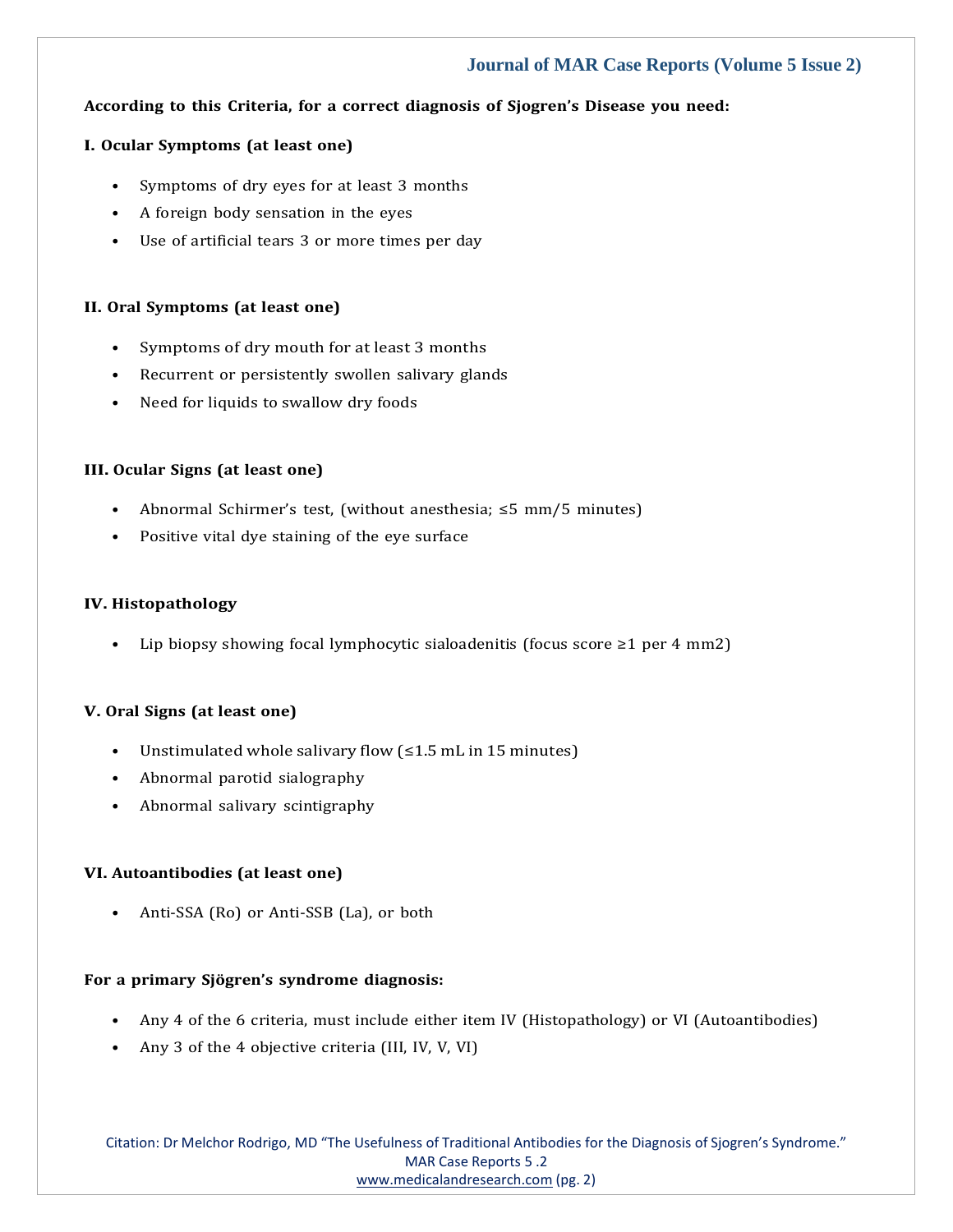#### **Journal of MAR Case Reports (Volume 5 Issue 2)**

#### **For a secondary Sjögren's syndrome diagnosis**:

In patients with another well-defined major connective tissue disease, the presence of one symptom (I or II) plus 2 of the 3 objective criteria (III, IV and V) is indicative of secondary SS.

Something to take into account: the histopathological analysis is not only uncomfortable for the patient, but it may fail to show the classical focal lymphocytic sialadenitis with a focus score ≥1 (ie, "positive" lip biopsy), because these findings may be located somewhere else on the lip.

Something else to remember: salivary scintigraphy means radiation exposure.

The actual definite diagnosis of Sjogren's Disease can be made by simply testing for alterations in the ALDH3A2 gene.

#### **Purpose:**

To evaluate the possibility of an easier path to diagnosis, taking into account the low sensitivity of the regularly tested antibodies, and the possible errors regarding histopathological analysis, as well as radiation exposure.

#### **Materials and Methods:**

• I reviewed al 26 patients under my treatment for Sjogrens Disease and how I arrived at the diagnosis in each one of them. To my surprise, only 16 out of the 26 had at least one positive antibody. The rest had required, besides a high clinical suspicion, the use of Salivary scintigraphy, and histopathology for a correct diagnosis.

• I tested for volunteers after they had received treatment and recovered for alterations in the ALDH3A2 gene (5 volunteers).

#### **Results:**

• They were all positive for alterations in that gene.

#### **Conclusion:**

We may have a shortcut for the diagnosis of this terrible disease, that may even make histopathological analysis and nuclear medicine tests unnecessary. We need more experience in the usefulness of testing for alterations in the ALDH3A2 gene.

Citation: Dr Melchor Rodrigo, MD "The Usefulness of Traditional Antibodies for the Diagnosis of Sjogren's Syndrome." MAR Case Reports 5 .2 [www.medicalandresearch.com](http://www.medicalandresearch.com/) (pg. 3)